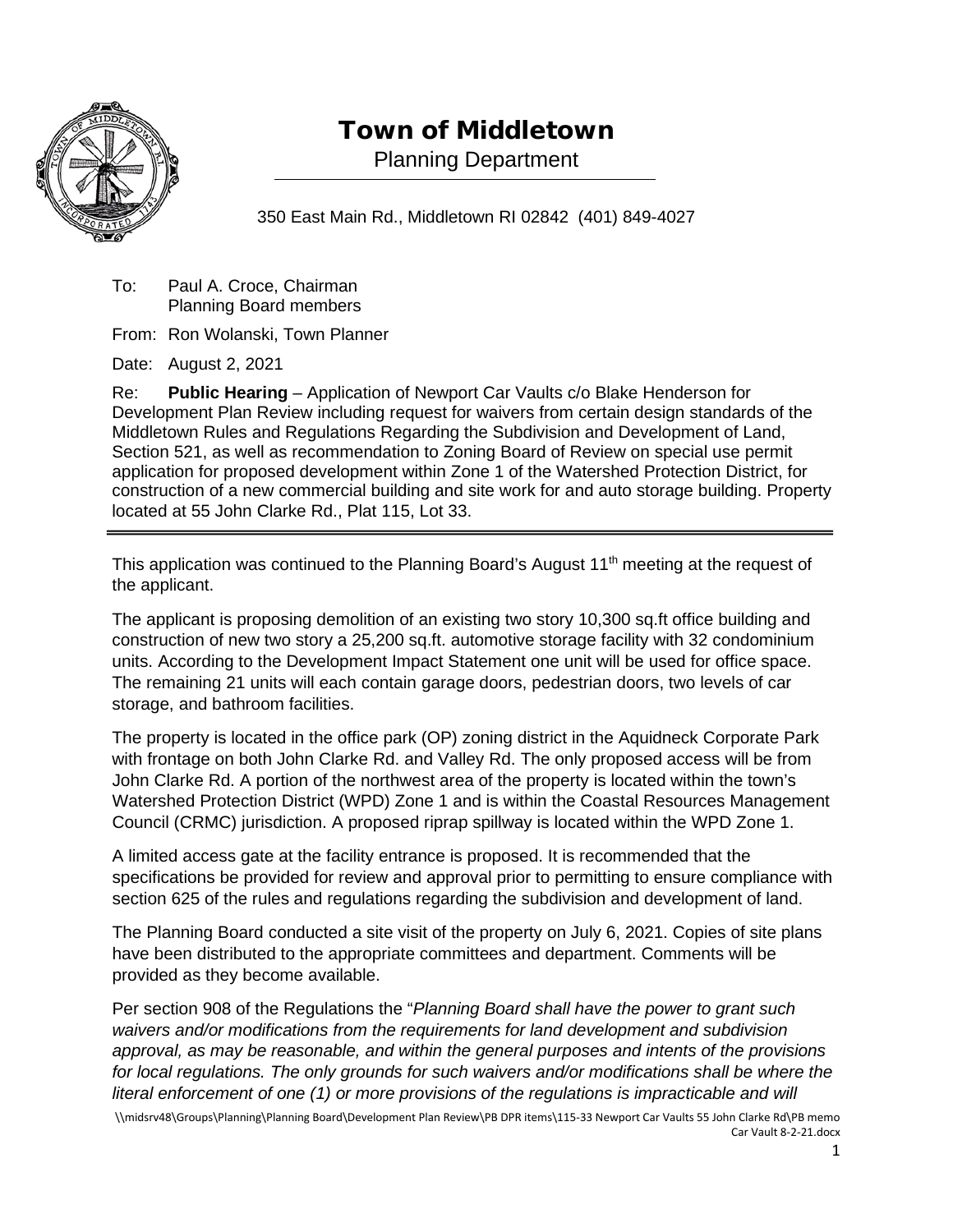*exact undue hardship, because of the peculiar conditions pertaining to the land in question, or where such waiver and/or modification is in the best interest of good planning practice and/or design, as evidenced by consistency with the municipality's comprehensive plan and Zoning Ordinance."*

#### **Requested waivers:**

1. 521.1.B3 Pedestrian walkways and crosswalks are provided. **No crosswalks are provided from John Clarke Rd. or Valley Rd. or within the site.**

2. 521.1.B3 Pedestrian access to the site from the public way is provided. **No pedestrian walkways are provided from John Clarke Rd. or Valley Rd.**

3. 521.1.E3 Trash receptacles shall be appropriately sized and located. **Receptacle is placed in an inappropriate location; it is recommended that it be relocated near the office or site entrance, or a waiver will be necessary.**

4. 521.1.E3 Trash receptacles shall have decorative designs compatible with the overall design theme for the development. **Receptacle design has not been submitted and therefore compliance cannot be determined. It is recommended that design be included on site plans, or a waiver may be necessary.**

5. 521.1.E4 Bicycle racks shall be provided, minimum 1 bicycle space per 5 automobile parking spaces or fraction thereof. **No bicycle racks are provided.**

6. 521.2C Building exteriors and roofs constructed of traditional materials such as wooden clapboards, shingles, patterned shingles, brick or stone (synthetic materials require Planning Board approval). **Synthetic Boral trim is proposed**

7.521.3.C Screening element such as plantings, stone walls, berms and/or fences (or a combination) provided along all property lines. **No screening elements along the Valley Rd. property line are provided.**

8. 521.3.D3 A landscaped buffer at least 10' wide, which is defined by curbing and may include sidewalks but must include a minimum 5' planting strip, is provided between buildings and parking lots/driveways. **A 10-foot landscaped buffer is not provided between the building and parking lot.**

9. Deciduous Street trees: Planted along street side property boundary, private streets, and internal driveways. **No street trees are provided along the Valley Rd. street side property boundary.**

### **TRC Review:**

The Technical review committee reviewed the application during a meeting held on July 13, 2021. Following review the committee voted unanimously to forward a positive recommendation to the Planning Board subject to the following recommended conditions of approval. Note that there was discussion of the potential need for zoning dimensional relief for the plan as presented, including for building height. The Building/Zoning Official has determined that a zoning variance for building height exceeding the 40' limit is required.

### **TRC Recommended conditions of approval:**